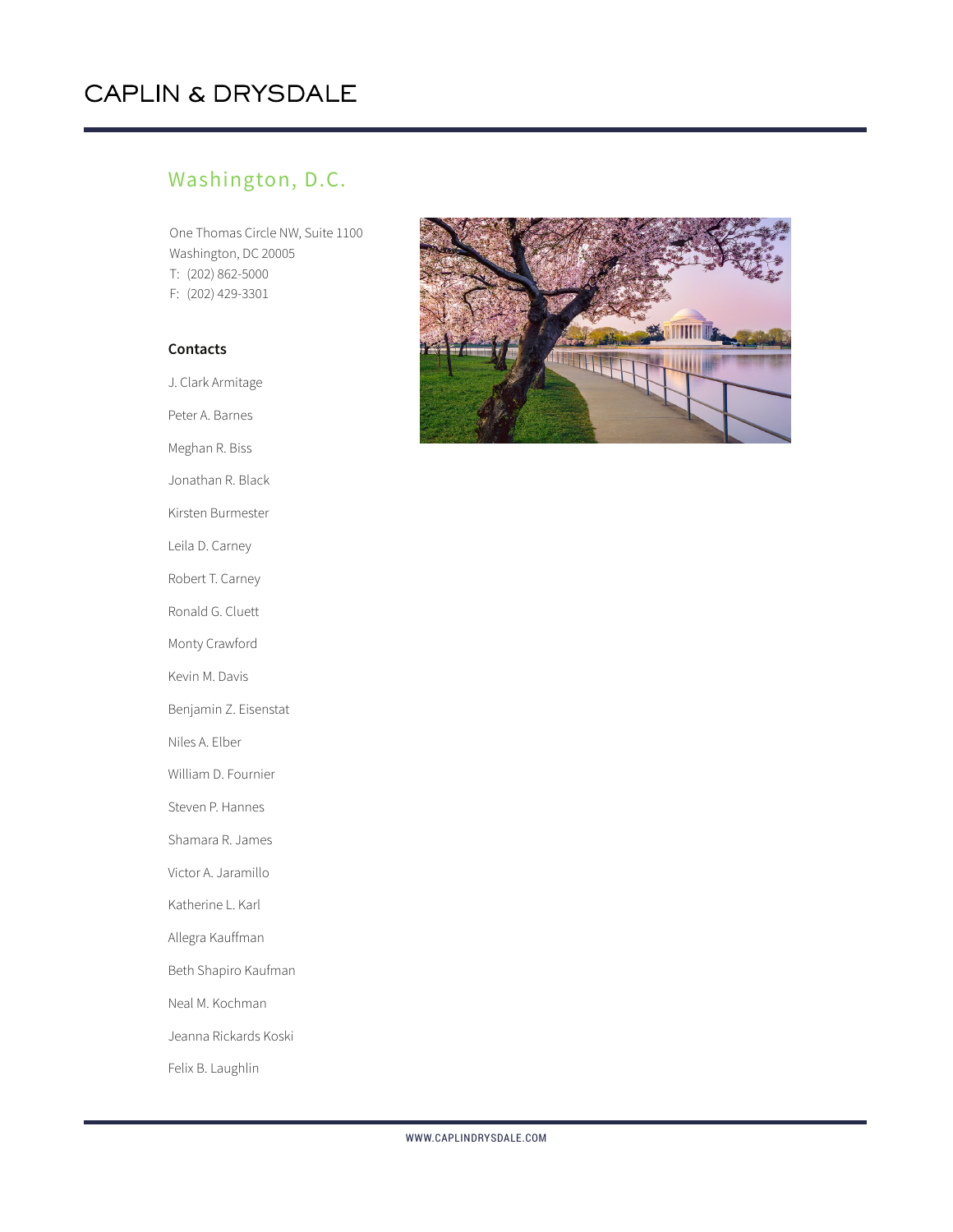Amanda M. Leon Patricia Gimbel Lewis Jeffrey A. Liesemer Kevin C. Maclay Lindsay Mahanes Olivia N. Marshall Mark E. Matthews Ann C. McMillan Scott D. Michel Nathaniel R. Miller Karla D. Monroe Nawel L. Moreno Bryson B. Morgan Meghan E. Muncey Cono R. Namorato Anne J. O'Brien George M. O'Connor Todd E. Phillips Shauna Polk Trevor Potter Shahriar M. (Shah) Raafi John W. Riggleman, Jr. Christopher S. Rizek Daniel B. Rosenbaum H. David Rosenbloom Charles M. Ruchelman James E. Salles

Matthew T. Sanderson